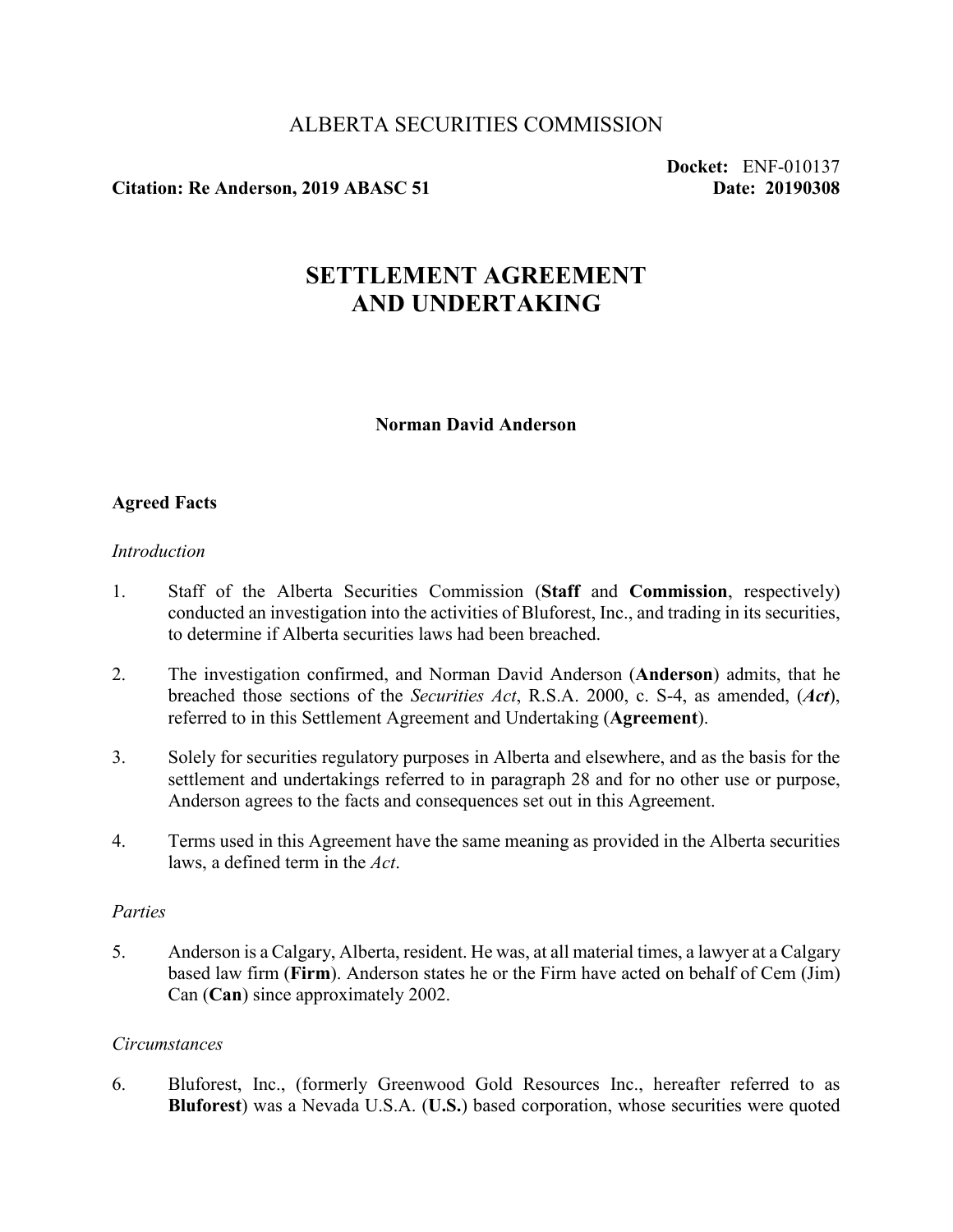for trading on the U.S. OTC Markets Group Inc. quotation board (**OTC**). Bluforest's current status with the Nevada Secretary of State is listed as "Revoked".

- 7. In December 2010, Can acquired control of the shareholdings of Bluforest. At all material times thereafter, Can exercised direction and control over Bluforest and its activities.
- 8. In January 2011, Can informed Anderson that he had identified an entity in Belize, IPC Corporate Services LLC (**IPC**), that provided offshore international business companies (**IBC**s) for incorporation or use. Anderson states Can instructed him to incorporate an IBC for Can's use.
- 9. Anderson delivered to IPC on January 3, 2011, a request for incorporation of an IBC known as Lightship Capital Management Inc. (**Lightship**). In his request, Anderson delivered to IPC a copy of his passport, a reference letter from a Calgary lawyer, a reference letter from his bank, and a copy of a home internet account statement. Anderson provided his work address and contact details at the Firm for Lightship, and after its incorporation was named its President.
- 10. In July 2011, Anderson received an invoice from IPC for fees associated with Lightship. That same month, Anderson completed and signed a Client Identity Verification Form as beneficial owner of an account for Lightship at Legacy Global Markets S.A. of Panama City, Panama (with an office in Belize). Anderson states this was done on instructions from Can.
- 11. In February 2012, Bluforest undertook a 500:1 reverse stock split, reducing the issued and outstanding shares from 211,699,975 to 424,500.
- 12. In April 2012, Anderson received communications from Bluforest's advisors relating to the settlement by Bluforest of an invoice from North American Investments, dated January 15, 2011, for \$60,000, for "consulting services" (**NAI** and **NAI Invoice**). The settlement of the NAI Invoice involved Bluforest issuing 25,000,000 shares from treasury to various offshore entities to whom NAI had purportedly assigned the debt.
- 13. No such company NAI existed at the time. The NAI address on the NAI Invoice was Anderson's home. Anderson states he was unaware his residential address had been used for this purpose.
- 14. The recipients of the 25,000,000 Bluforest shares included IBCs Lightship, Starglow International Inc. (**Starglow**), Atlantis Properties Ltd. (**Atlantis**), Lightblue Advisors Ltd. (**Lightblue**), and NAI. Lightship was in Anderson's name, and controlled by Can, and Can owned or controlled Starglow, Atlantis, and Lightblue. The shares were issued to the IBCs at a price per share of \$0.0024.
- 15. Anderson was aware by mid 2012 that Can was engaging in the sale of Bluforest shares to Alberta residents through his company Mainland Investments Ltd.
- 16. On July 31, 2012, Bluforest became a reporting issuer in Alberta.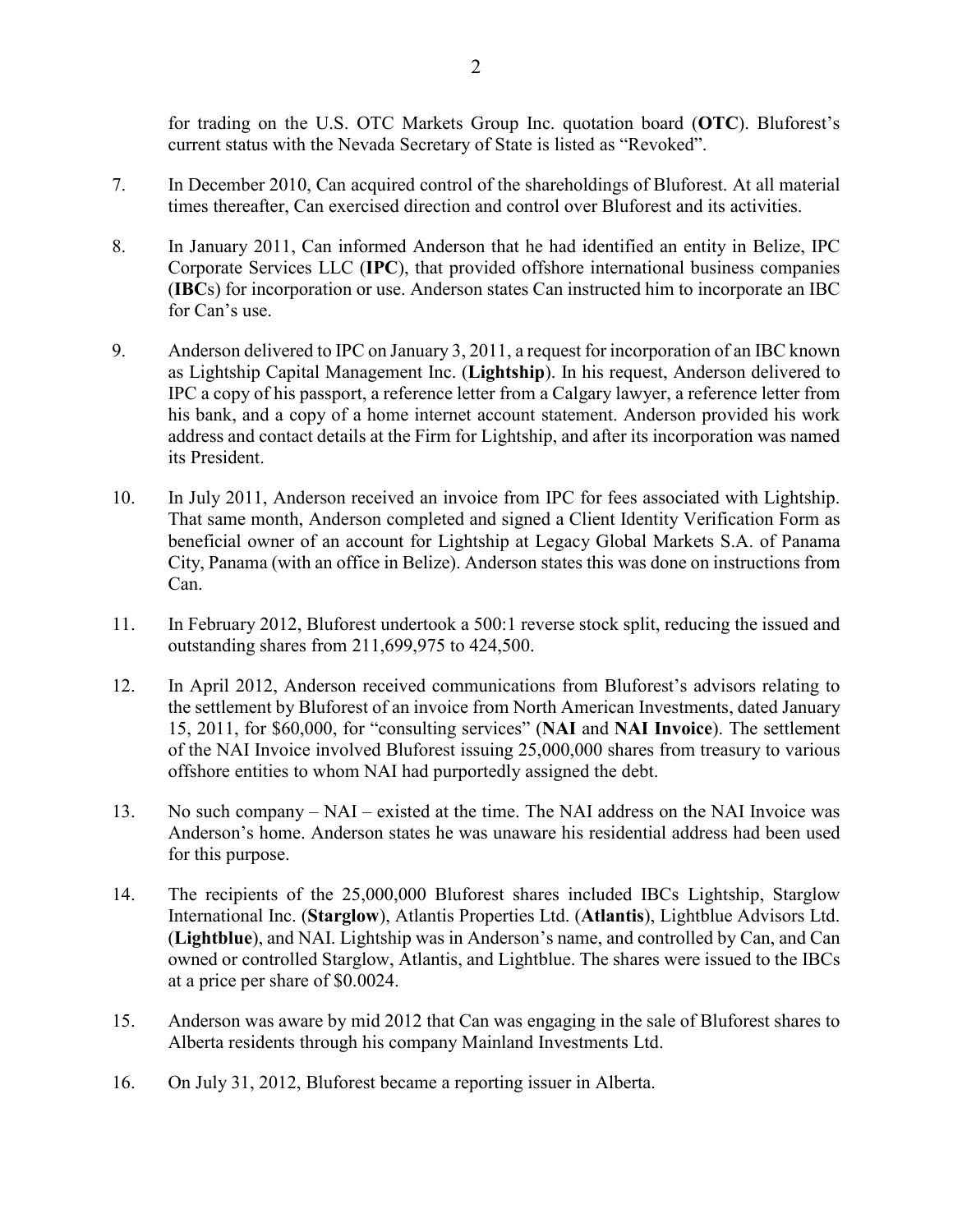- 17. On January 23, 2013, Bluforest undertook a 30:1 reverse stock split, reducing the issued and outstanding shares from 104,193,166 to 3,474,000.
- 18. On January 30, 2013, Bluforest settled two purported debts totalling \$900,000 through the issuance of 100,000,000 shares to various individuals and companies (including Miller, Lightship, Starglow, Atlantis, Lightblue, and North American Investments Ltd.). Anderson states he was not aware of these debt settlements by Bluforest.
- 19. During 2013, Can organized and directed a promotional campaign (**Promotional Campaign**) intended to artificially inflate the price and volume of Bluforest securities on the OTC. The Promotional Campaign used third-party electronic and hard copy mailers to disseminate to the market false or misleading positive information regarding Bluforest.
- 20. In mid 2013, particularly July and August, Anderson was aware that Bluforest shares were trading in large volumes on the OTC. In July 2013, a Staff investigator sent an email to Anderson, in his role as then-counsel to Can, expressing concern about a recent marked increase in unsolicited spam about Bluforest.
- 21. In August 2013, at Can's direction, Anderson completed and signed a Client Indentity Verification Form as beneficial owner of an account for Lightship at Unicorn International Securities LLC of Belize (**Unicorn**). Anderson knew that Unicorn was controlled and operated by Can.

## **Admitted Breaches of Alberta securities laws** (**Admitted Breaches**)

22. Based on the Agreed Facts, Anderson admits that he breached section 93(a)(ii) of the *Act*, by engaging or participating in an act, practice or course of conduct relating to Bluforest securities that he ought to have known resulted in or contributed to an artificial price for those securities.

## **Circumstances Relevant to Settlement**

- 23. Anderson has not been previously sanctioned by the Commission. He gave multiple compelled sworn statements to Staff, and cooperated with Staff during the investigation.
- 24. Over time, Anderson viewed Can as not only a client but a friend. Anderson states Can improperly utilized personal information belonging to Anderson without his consent.
- 25. Anderson states he did not execute any trades in the Lightship trading accounts.
- 26. Anderson was not directly aware of the Promotional Campaign at the time, but acknowledges he failed to take proper or sufficient steps to identify if Can, through his control of Bluforest and use of Lightship and other IBCs, was engaging or participating in an act, practice or course of conduct relating to Bluforest securities that resulted in or contributed to an artificial price for those securities.
- 27. This Agreement has saved the Commission the time and expense associated with a contested hearing under the *Act*.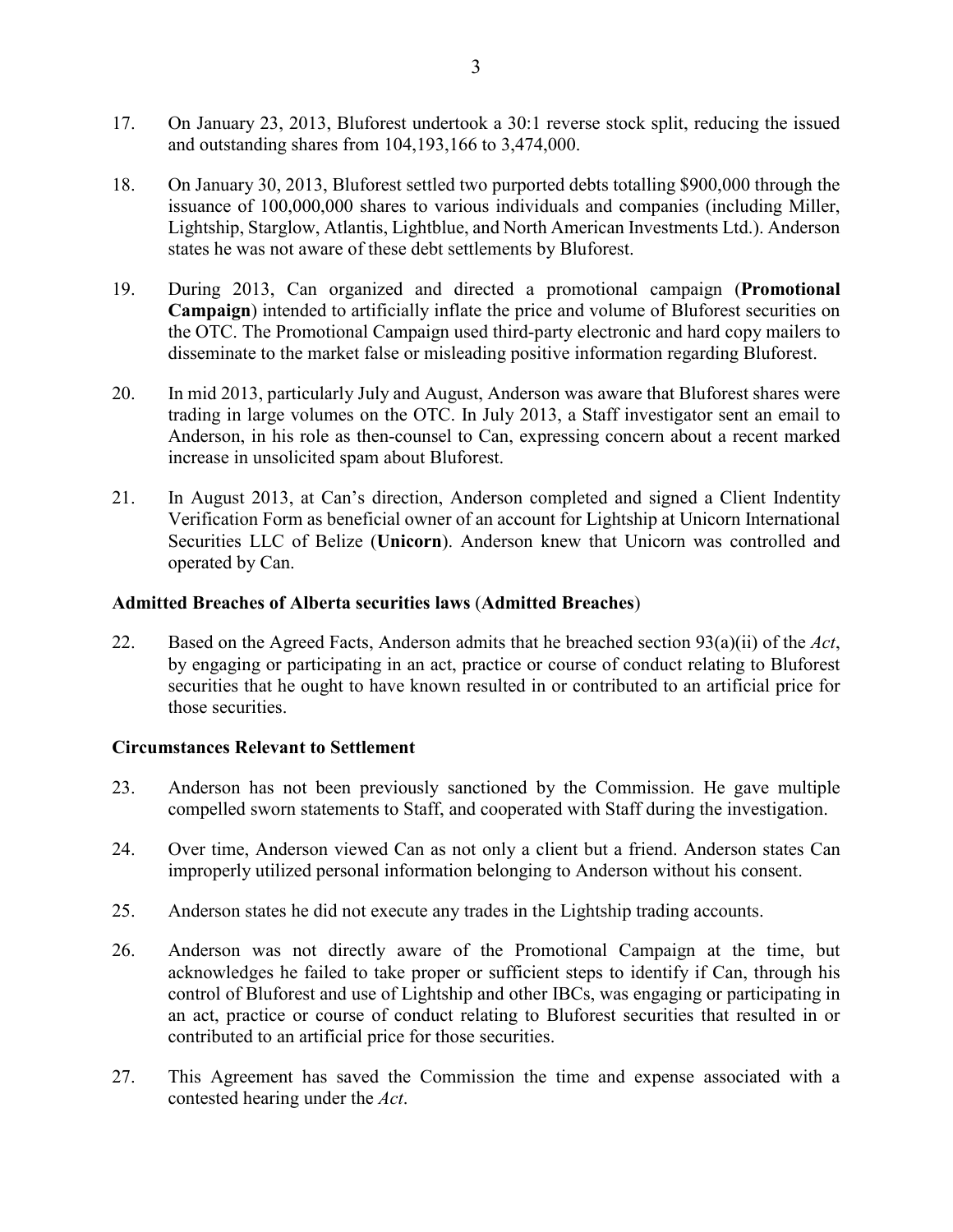## **Settlement and Undertakings**

- 28. Based on the Agreed Facts and Admitted Breaches, Anderson agrees and undertakes to the Executive Director of the Commission to:
	- 28.1 Pay to the Commission a monetary settlement of \$70,000, plus \$20,000 in costs;
	- 28.2 Be prohibited for a period of 8 years from:
		- 28.2.1 acting as a director or officer, or both, of any issuer—with the exception he can act in those capacities with respect to a single professional corporation known as N. D. Anderson PC;
		- 28.2.2 providing securities related legal services, with the exception he can represent litigants in disputes involving those matters;
		- 28.2.3 acting in a management or consultative capacity in connection with activities in the securities market; and
		- 28.2.4 acting as a trustee or beneficiary for any issuer, trust or other entity for the benefit of any clients or former clients.
	- 28.3 Resign as a director and officer of Norman D. Anderson Professional Corporation within thirty days of the execution of this Agreement; and
	- 28.4 Resign as a trustee of the Anderson Family Trust once partnership interests with the Firm have been resolved.

## **Administration**

- 29. Anderson acknowledges that he received independent legal advice and has voluntarily made the admissions and undertakings in this Agreement.
- 30. Anderson waives any right existing under the *Act*, or otherwise, to a hearing, review, judicial review or appeal of this matter.
- 31. Anderson acknowledges and agrees that the Commission may enforce this Agreement in the Court of Queen's Bench or in any other court of competent jurisdiction.
- 32. Anderson understands and acknowledges that this Agreement may form the basis for securities-related orders in other jurisdictions in Canada. The securities laws of some other Canadian jurisdictions may allow for provisions of a settlement agreement made in this matter to be given parallel effect in those other jurisdictions automatically, without further notice to him. Anderson understands and acknowledges that he should contact the securities regulator of any other jurisdiction in which he may intend to engage in any securities related activities.